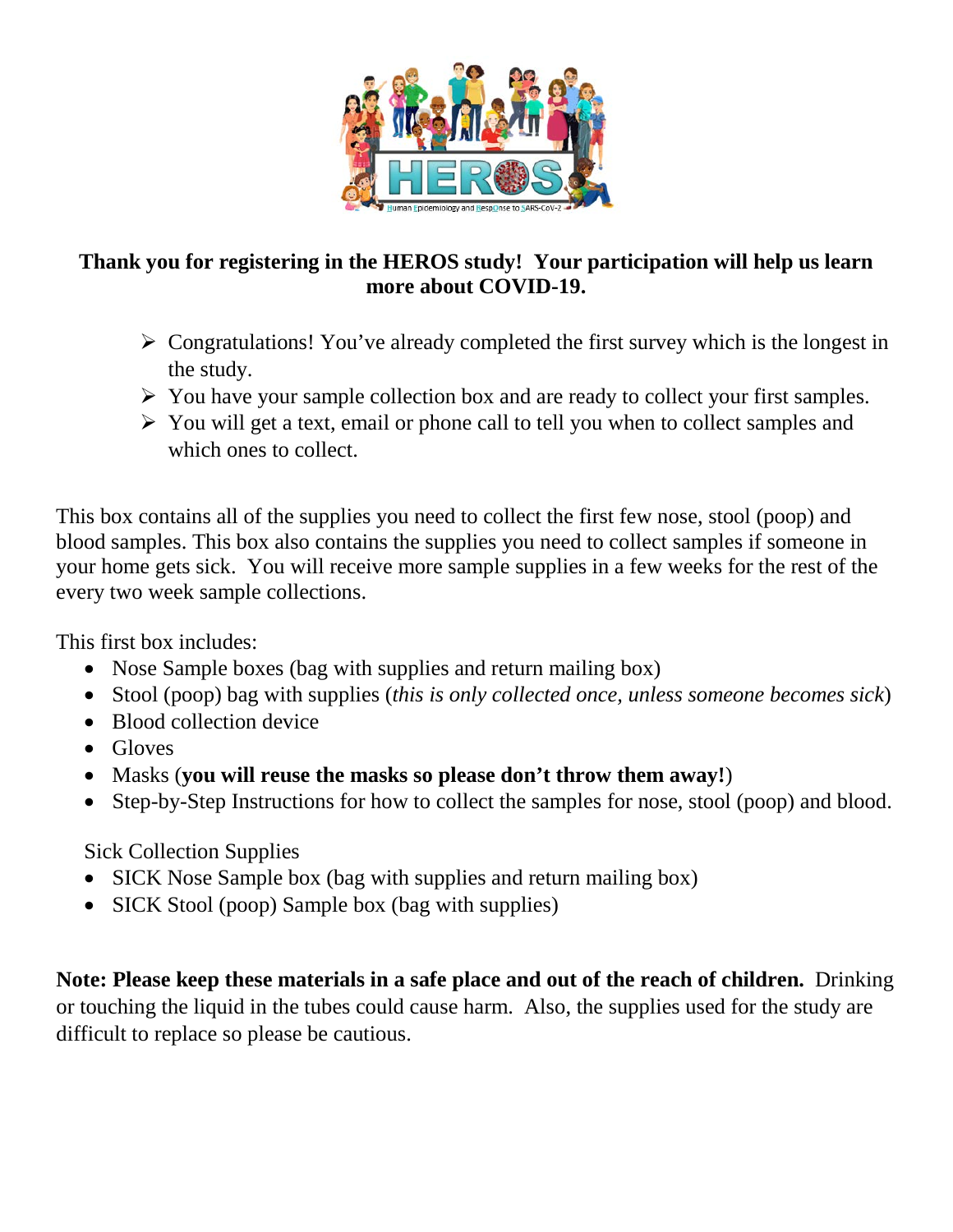## **What do I do next?**

Every week you will receive a text or email asking you to take a survey. Every two weeks at the end of the survey it will remind you to collect samples. The chart at the end of this packet shows when you will need to complete a survey and collect nose samples, stool (poop) samples and blood samples.

There are VERY helpful videos on the HEROS website that show you how to collect nose and blood samples. Watch the videos before collecting samples. You will follow the step by step paper instructions to collect the samples.

You'll do three things with every sample collection:

- $\checkmark$  Collect the samples while following the instructions
- **Enter the sample numbers in the HEROS website**
- **Mail the samples the same day or next day**

Collecting nose, stool (poop) and blood samples is a very important part of the HEROS study. Since you are collecting these at home it is VERY IMPORTANT that we know which sample was taken from which person. **The only way we will know this is if you match the sample number on the label with the right person in the HEROS study website.** 

To make this easier, each family member taking part in HEROS will be assigned a color to help keep the samples apart. The Primary Caregiver will be BLUE, the enrolled study child will be RED, the Second Caregiver, if enrolled, will be GREEN and the enrolled sibling, if enrolled will be YELLOW. For example, if you are collecting a nose swab on yourself as the primary caregiver, your color is BLUE so make sure you put your collected swab in the tube that says BLUE on the label. Please use the Color Chart sheet to assign your family members a color. Keep the sheet on your refrigerator or in another place in your home that will be easy to use during the study.

Once you collect your samples and secure the caps on the tubes, please lay them together on the counter with the specimen sample numbers visible and take a picture of them all together. We will ask you to upload this picture into the HEROS website in case we ever need to go back and check a sample number.

If you have questions, please contact your study staff.

Thanks for participating in HEROS!

*Place the next page on your refrigerator as a reminder.*